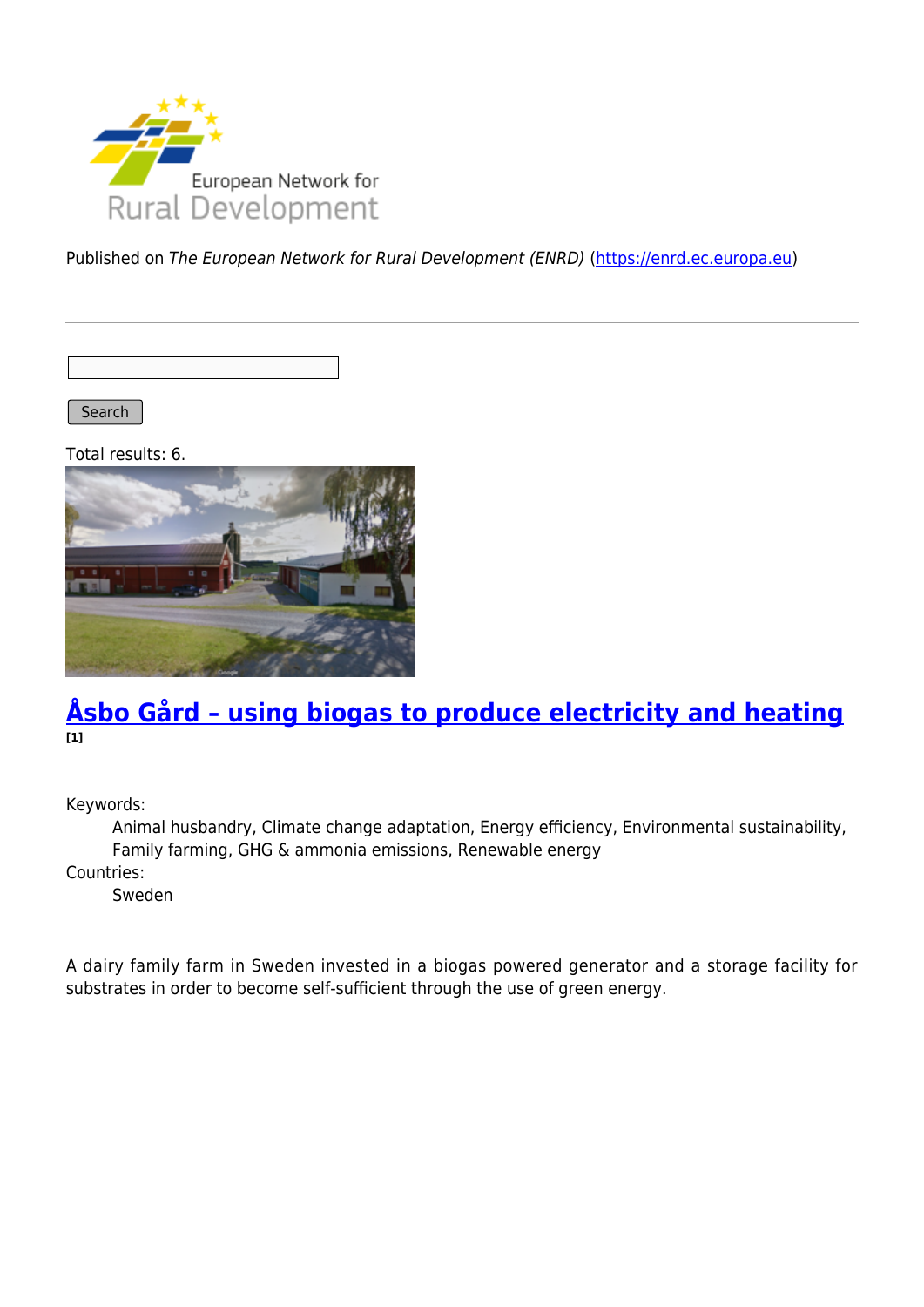

# **[Studiecirklar om diken – 'Study circles' on ditch](https://enrd.ec.europa.eu/projects-practice/studiecirklar-om-diken-study-circles-ditch-management_en) [management](https://enrd.ec.europa.eu/projects-practice/studiecirklar-om-diken-study-circles-ditch-management_en) [2]**

Keywords:

Agriculture, Climate change adaptation, Education & lifelong learning, Knowledge transfer, Soil management

Countries:

Sweden

A new participatory approach for increasing landowners' knowledge on how to manage drainage ditches that play a key role in Swedish agriculture.



## **[Klimatkollen i Greppa Näringen – Sweden offers farmers free](https://enrd.ec.europa.eu/projects-practice/klimatkollen-i-greppa-naringen-sweden-offers-farmers-free-tailored-advice-climate_en) [tailored advice on climate change](https://enrd.ec.europa.eu/projects-practice/klimatkollen-i-greppa-naringen-sweden-offers-farmers-free-tailored-advice-climate_en) [3]**

Keywords:

Advisory services, Agriculture, Climate, GHG & ammonia emissions, Information & promotion activities, Rural Inspiration Awards: nominees

Countries:

Sweden

Targeted advice on climate mitigation actions for individual farms provides farmers with consultant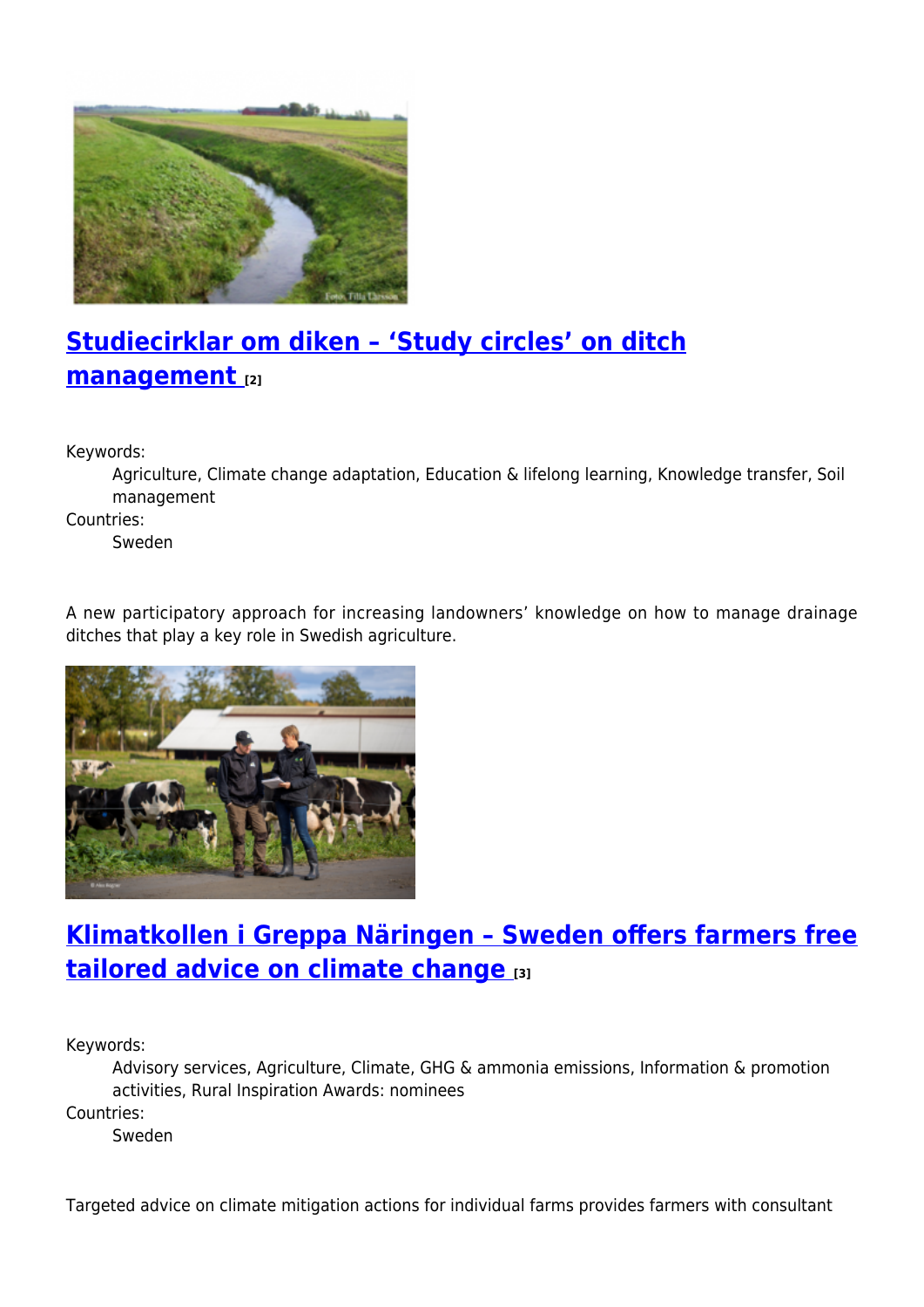support to effectively reduce greenhouse gas emissions.



## **[Alvesta Biogas – expanding its production capacity](https://enrd.ec.europa.eu/projects-practice/alvesta-biogas-expanding-its-production-capacity_en) [4]**

Keywords:

Agriculture, Climate change adaptation, Environmental sustainability, Renewable energy Countries:

Sweden

Support from the rural development programme was used to buy new machinery and expand the production capacity of a biogas plant.



## **[VÅTMARK KYLINGE – Creating a wetland to tackle](https://enrd.ec.europa.eu/projects-practice/vatmark-kylinge-creating-wetland-tackle-eutrophication_en) [eutrophication](https://enrd.ec.europa.eu/projects-practice/vatmark-kylinge-creating-wetland-tackle-eutrophication_en) [5]**

Keywords: Agriculture, Biodiversity, Climate change adaptation, Water management Countries: Sweden